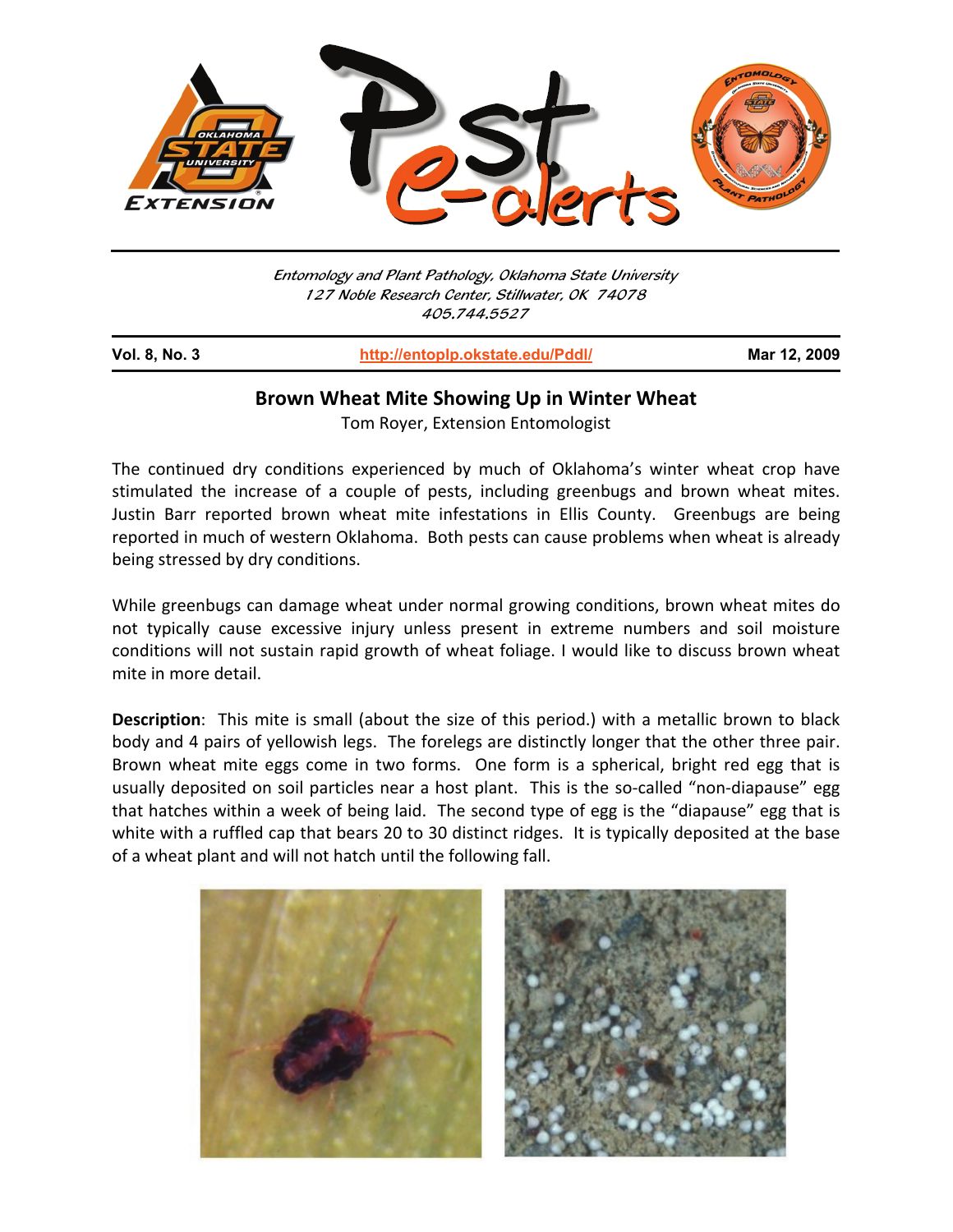**Life Cycle**: Brown wheat mites can complete a life cycle in as little as 10-14 days. Like greenbugs, newly hatched brown wheat mites are all females. They will produce up to 3 generations each year, but have probably already completed at least one by now. Numbers will likely decline if a hard, driving rain occurs. Spring populations begin to decline in mid-late April when females begin to lay "diapause" eggs.

**Nature of Damage**: Brown wheat mite causes problems in wheat that is already stressed due to lack of moisture. They feed by piercing plant cells in the leaf, which results in "stippling". As injury continues the plants become yellow, then dry out and die. Brown wheat mites feed during the day, and the best time to scout for them is in mid-afternoon. They do not produce webbing and will quickly drop to the soil when disturbed. They are very susceptible to hard, driving rains, but until then they can cause yield loss when present in large numbers



**Control**: The treatment threshold for greenbugs can be estimated by accessing the Greenbug Expert System on the Ag Weather website http://agweather.mesonet.org/ or the Department of Entomology website at http://entoplp.okstate.edu/. On the Mesonet site, click on the "Crop" tab, then select "Wheat" then the "OSU/USDA Greenbug Advisor". On the Entomology/Plant Pathology Website, click on "Agricultural Models", then "Cereal Aphids Pest Management", and you will find yourself in the Greenbug Expert System. By following some simple instructions, you can use the Economic Threshold Calculator to determine your treatment threshold for greenbugs. Once you determine the threshold, print off a scouting form to record your sampling results and make a treatment decision. Based on this model, the treatment thresholds for greenbugs in March should probably fall around 2-3 greenbugs per stem (tiller).

Research suggests that a treatment threshold of 25-50 brown wheat mites per leaf in wheat that is 6-9 inches tall is economically warranted. An alternative estimation is "several hundred" per foot of row.